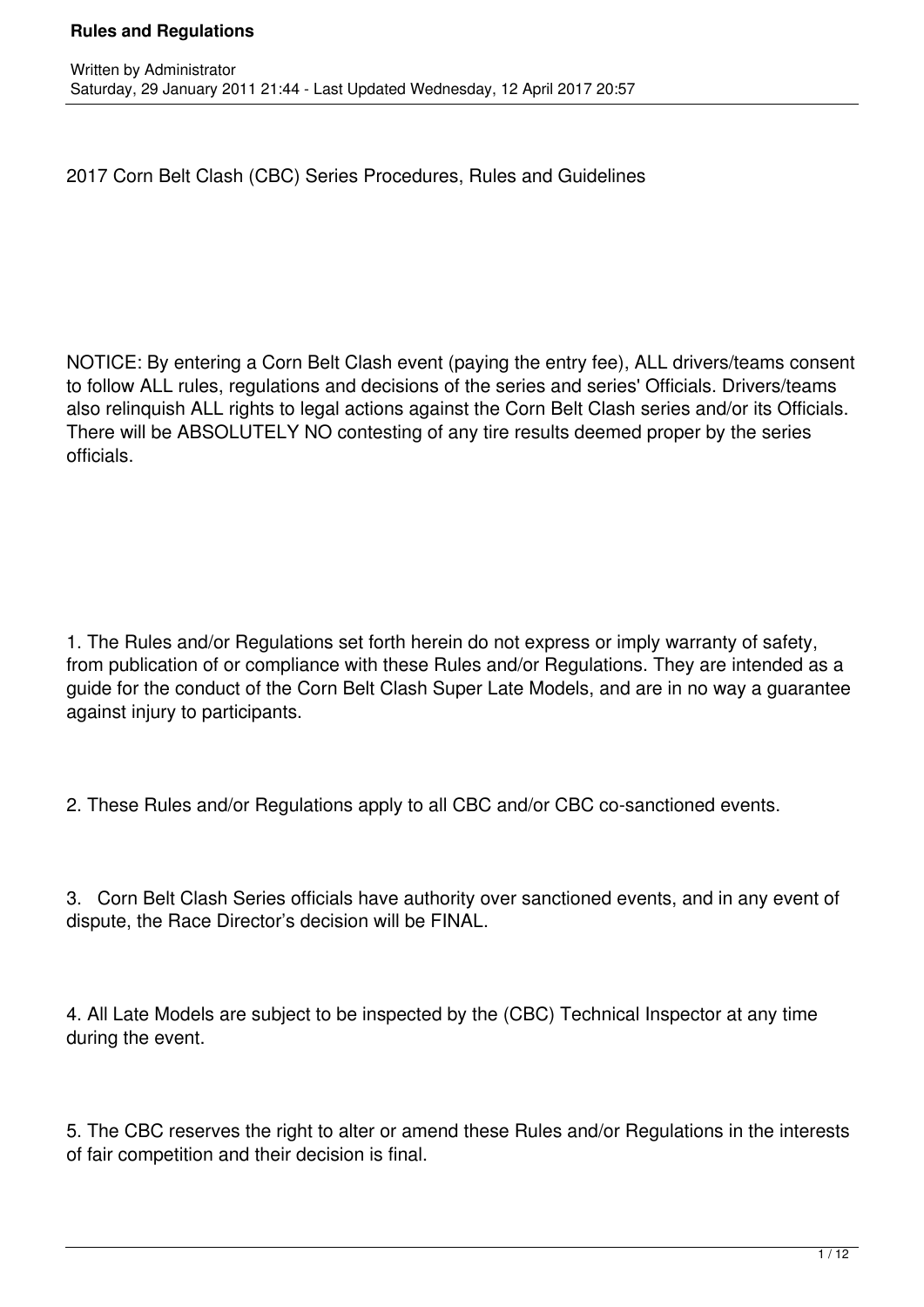Written by Administrator and Administrator and Administrator and Administrator and Administrator and Administrator and Administrator and Administrator and Administrator and Administrator and Administrator and Administrator

LICENSE, CONTINGENCY AND POST-SEASON AWARDS:

1. All entrants in CBC events are eligible to receive posted purses and bonuses at the conclusion of a sanctioned event. Only licensed members of the CBC that display the proper contingency decals are eligible to receive certain bonuses and contingency awards at the conclusion of a CBC sanctioned event. Only licensed members of the CBC that participated in the required number of events and display the required contingency decals are eligible to receive point fund awards and contingency awards at the conclusion of the CBC season.

2. There are certain decals that must be carried on the car, in order to earn both points towards the end of season championship and prize money. The series wishes to cause no conflicts with drivers, teams and sponsors but it must be realized that the Corn Belt Clash and major contributors and must be on located on both sides of the car to be eligible for said money and points. Decals are available at the CBC Series trailer prior to the start of every race and are also available in digital form for inclusion in wraps (must be proper size and also in color) from the CBC. Email info@cornbeltclash.com for the proper logo files or with any other questions on the contingency program. For a list of the REQIRED CBC decals, contact a Corn Belt Official via phone, at the track or by email.

3. Product Manufactures will be awarding contingency money and/or product to drivers at events and the season ending awards banquet. These awards are dependent on the manufacturer's decal being carried on the race car. If the proper decal is not affixed to the car, the award will not be given.

4. The Corn Belt Clash License is \$125. Entrants must be licensed CBC drivers to be eligible for contingency awards and post-season awards/money. Any entrant of a CBC sanctioned event is eligible for a Corn Belt Clash License. Such an entrant shall pay the designated license fee (\$125 per year) to be eligible for rights and priviliges afforded to CBC members.

5. To be eligible to receive contingency awards, each licensed CBC member shall be required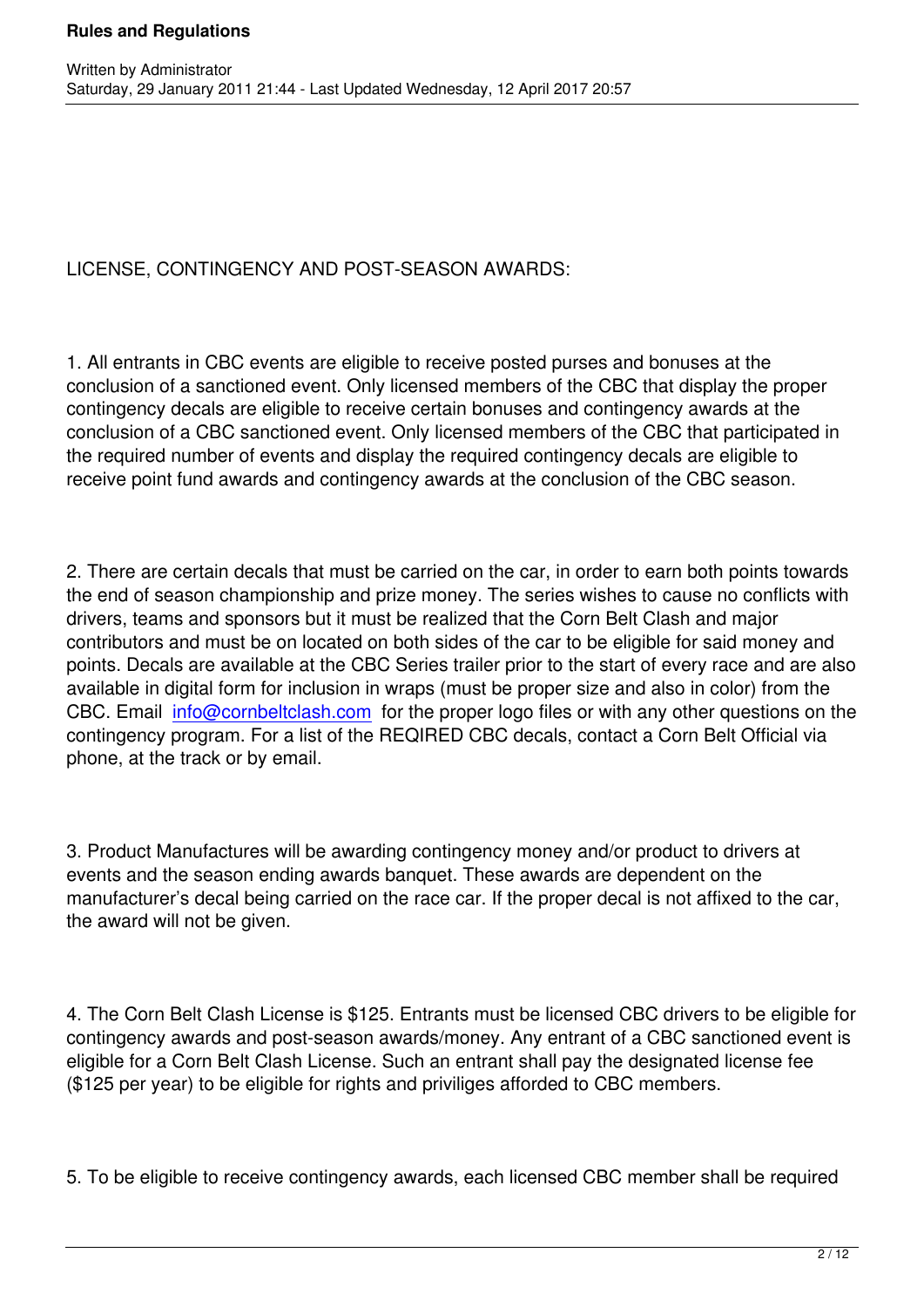to display the decals of the participating contingency sponsors prominently on each side of the member's race car. Failure to display the required contingency decals will lead to forfeit of the contingency award and/or any money/product associated with that award.

6. There will be up to two (2) provisional starting positions available at each CBC event, and will be based on highest in point standings, first 3 events of the season will use previous season points and/or current season race attempts. ONLY licensed CBC members are eligible to use a provisional starting position.

7. Your CBC License may be terminated involuntary and/or suspended and/or voluntarily terminated and expires at the conclusion of the CBC racing season.

8. ONLY Licensed CBC drivers must participate in a minimum of 75% of all CBC races to be eligible for contingency and point fund awards. Any member that is entered in the championship point fund that falls below the 75% participation requirement shall be disqualified from all those programs, regardless of where such member finished in the final point standings at the end of the season. Any driver not in possession of a current CBC license will be disqualified from any post-season awards, regardless of their final points position.

## **BODIES**

- A. Nosepiece and roof must match body style of car.
- B. All cars must have a minimum of one inch (1") and a maximum of two (2") inches of roll at top of fenders, doors, and quarter panels. A sharp edge will not be permitted. Body roll must go from sides over interior, not interior over sides.
- C. Floorboards and firewall must cover the driver's area and be constructed to provide maximum safety.
- D. Driver's seat must remain in the same general area as the general design of the car.
- E. Windshield screen or bars are mandatory. (6 race grace period)
- F. Legible numbers, at least eighteen inches (18") high are required on each side of the car and roof.
- G. No fins or raised lips of any kind are permitted anywhere along the entire length of the car.
- H. Bodyline must be a smooth even line from front to rear.
- I. No "slope noses" or "wedge cars" permitted. Noses must be stock appearing, subject to Series template.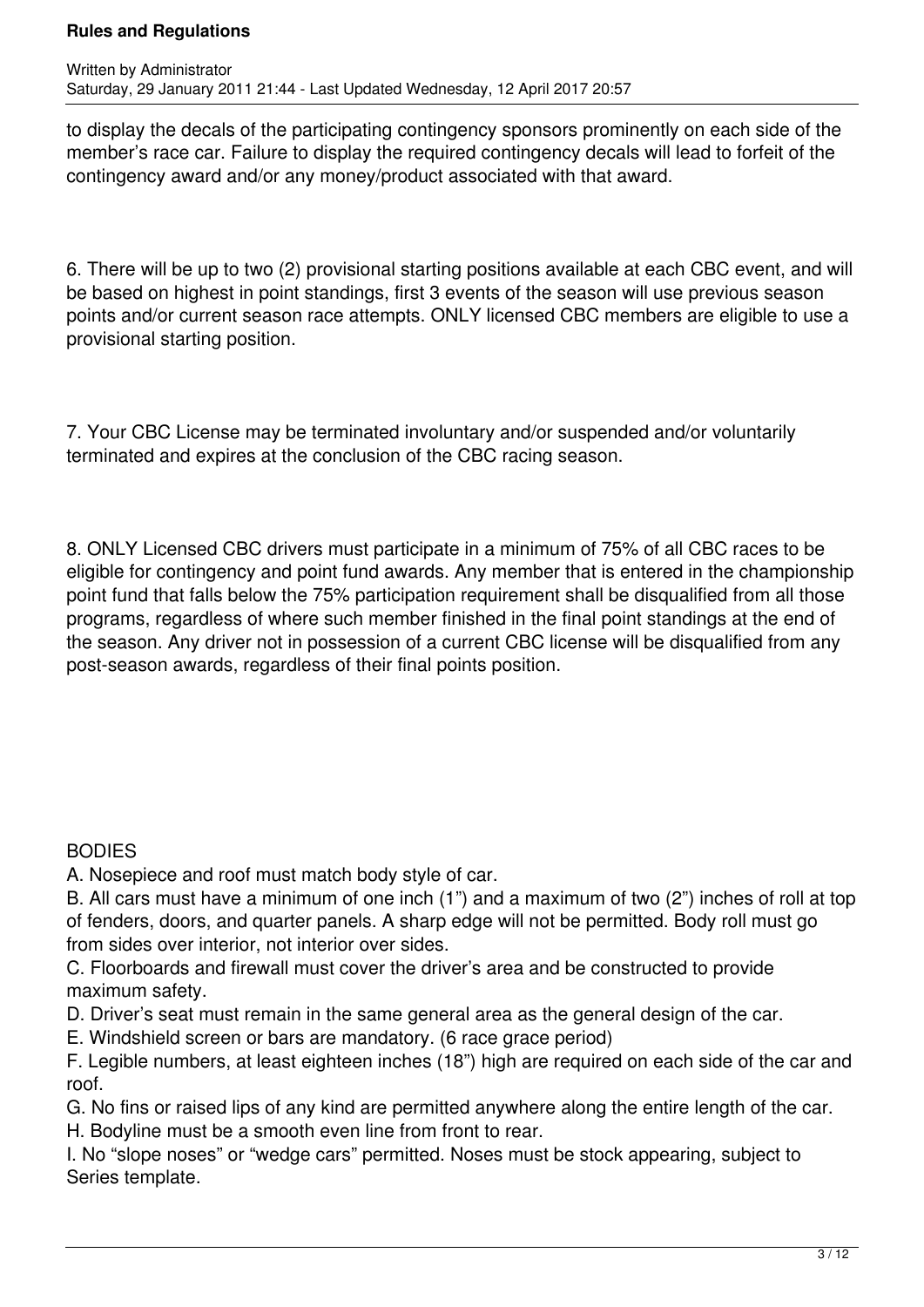J. No "belly pans" or any type of enclosure on bottom of cars will be permitted. Skid plate to protect oil pan is permitted.

K. No wings or tunnels of any kind are permitted underneath the body or chassis of the car. A maximum of one (1) stone deflector, for rear mounted oil pumps, oil filters, and for the main oil tank will be permitted. The deflector may be made of steel, aluminum, or heavy gauge wire. The cover may only be mounted near the unit it is designed to protect with a maximum size of 18"x 18" and mounted only from the upper right frame rail to the lower right frame rail.

L. All non-approved bodies will be assessed a fifty pound (50#) minimum weight penalty. M. No panels of any kind under the rear deck running from the front to the rear of the car. Bracing from fuel cell top from front to rear is legal.

N. Any air cleaner scoops used must be positioned in front of or around the air cleaner and cannot exceed one (1") inch in height above any part of the air cleaner. The scoop cannot be designed with fins or raised edges to direct airflow. The scoop cannot extend behind the rear of the air cleaner and must have a maximum width of seventeen inches (17") at the rear, with a maximum of ten inches (10") width at the front and cannot have more than one inch (1") opening from the in height at the front.

O. No cockpit or driver adjustable shocks, hydraulic or pneumatic weight jacks, trackers, MSD boxes or similar adjustable components of any kind are permitted inside the cockpit of the car. Taping over of any adjuster is not permitted. The offending component must be removed from the cockpit.

# STOCK NOSEPEICES

A. The Series Technical Inspector must approve all stock nosepieces.

B. Nosepieces must be made of molded type material.

C. Two (2) piece noses must be fastened together in the center. No spacers to gain width are permitted.

D. The nosepiece must be mounted so as not to alter its original shape.

E. No material can be removed from the nosepiece. No cutting from bottom, top or sides is permitted.

F. Adding to the bottom of the nosepiece in the front achieving lower ground clearance is permitted.

G. A stock nosepiece can extend a maximum of fifty-two inches (52") from the center of the front hub to the farthest point extending forward.

H. Front fender flairs must be made of plastic and cannot alter the original shape of the nosepiece. The front fender flairs cannot extend beyond the front tire more than one inch (1") in width with wheels pointed straight.

I. Front fender flairs must have collapsible support.

# ROOF AND ROOF SUPPORTS

A. The roof length size must be a minimum of forty-four inches (44") to a maximum of fifty-four inches (54").

B. The roof width size must be a minimum of forty-eight inches (44") to a maximum of fifty-two inches (52").

C. Roof must be stock appearing and mounted level.

D. Roof height must be between forty-five inches (45") and forty-eight inches (48") from the ground.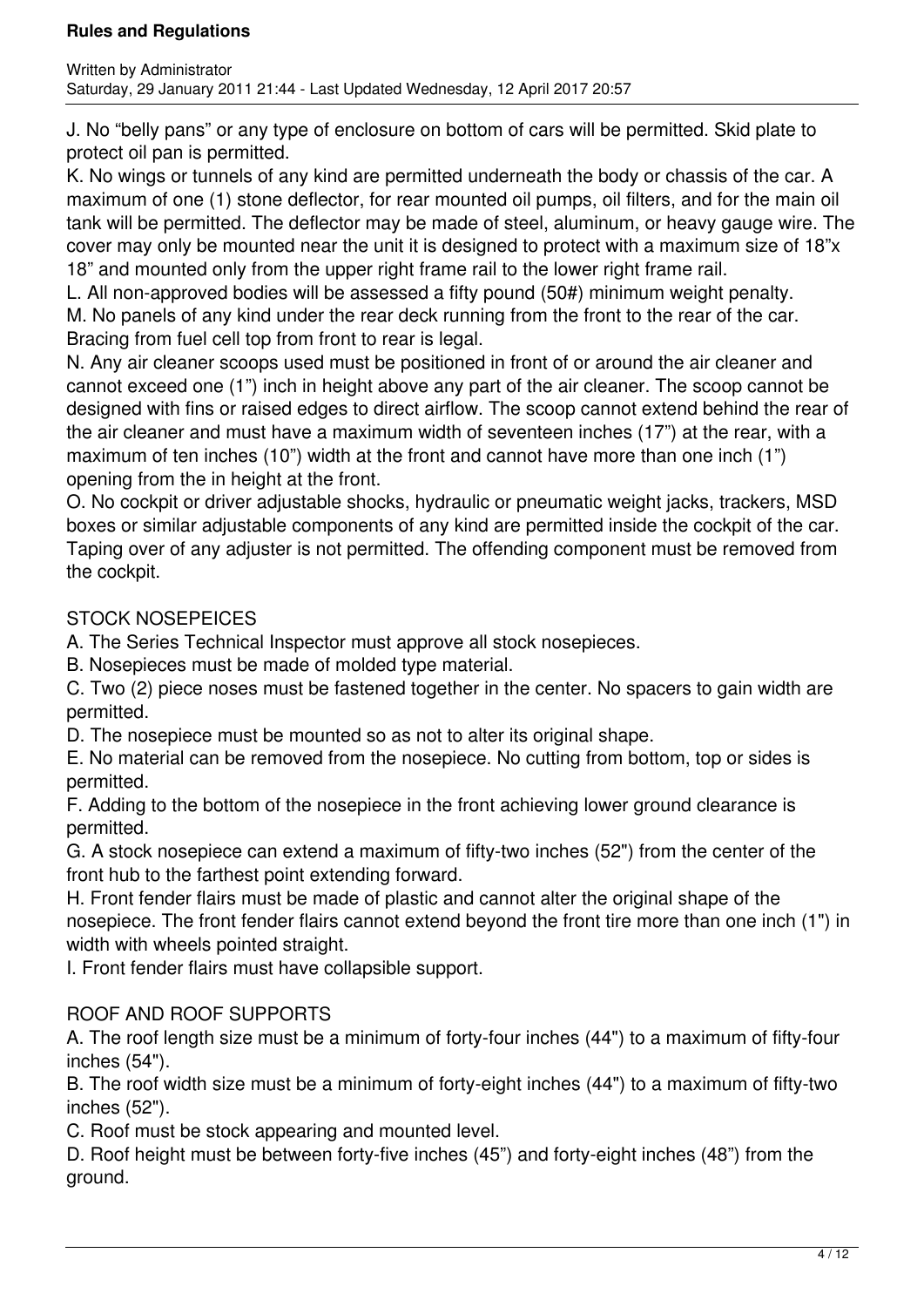E. The roof must be mounted parallel to body and near center of the car.

F. A maximum one and one half inch (1.5") roll, turned downward, is permitted along the front edge of the roof. A maximum one-inch (1") roll turned downward is permitted along the rear edge of the roof. (Roll permitted to help strengthen roof).

G. No flat or odd shaped roofs permitted.

H. All roof side panels must extend to the edge of the body. Maximum Roof side panel window size – seventeen inches (17") at the top, forty-three inches (43") maximum at the bottom. The window area may be covered with clear Lexan or transparent material. Both roof support openings must be covered or both must be left open. Decals will be permitted but must meet the dimensions in the drawing and must be approved by the Technical Inspector. Maximum two-inch (2") bow in either direction in rear roof side panels is permitted.

I. Front posts must be flat and in uniform width from top to bottom – four inch (4") maximum width.

J. Any sun shields, four inch (4") maximum, must be able to hinge for easy exiting of car.

# FRONT FENDERS AND HOOD

A. Must be level and flat from left to right side of car.

B. Fenders are not permitted to gain height from rear to front of car.

C. No part of fender or hood can be outside of the bodyline.

D. The front fender can be a maximum of thirty-six inches (36") in height. Height is measured vertically from the ground to the top of the fender behind the front tires.

# DOORS

A. Door to door cannot exceed seventy-six inches (76") in width at the top of the doors.

B. Door to door cannot exceed eighty- two inches (82") in width at the bottom in the center of the car.

C. Doors cannot exceed thirty-six inches (36") in height measured from the ground.

D. At no point can the door sides break in towards the center of the car between the top and bottom measurements.

E. The minimum ground clearance permitted is three inches (3").

## QUARTER PANELS

A. No offset quarter panels permitted. Must be equally tapered towards the center of the car.

B. Tire clearance from body must be a minimum of two inches (2"). No wheel skirts permitted.

C. At no point can quarter panel sides break in towards center of the car.

# FRAMES

A. No aluminum frames permitted in construction of car.

B. Minimum 103" wheelbase.

C. Rectangle or Square Tubing: The frame of all cars must be constructed of two inch (2") by two-inch (2") minimum rectangular or square tubing with a minimum of eight inch (8") circumference and a minimum of eighty-three thousands inch (.083") wall thickness.

D. Tube Frame: The frame of all cars must be constructed of a minimum of one and

three-quarter inch (1¾") round tubing and must have a wall thickness of eighty-three thousands inch (.083") wall thickness minimum.

E. If rear bumper is stubbed, it may only extend a maximum of eight inches (8") beyond frame.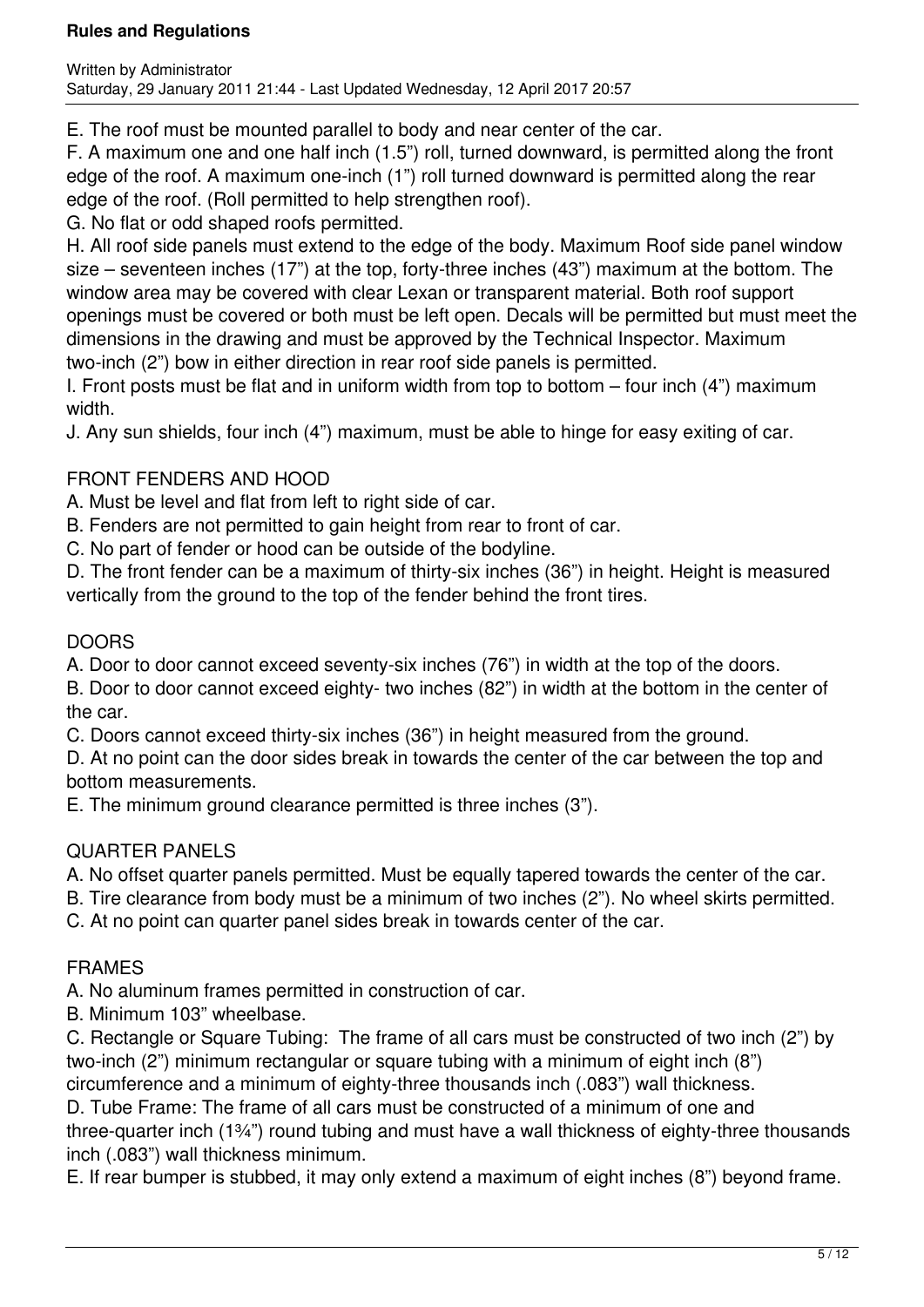Any stubbed rear bumpers that extend eight inches (8") or more beyond frame must be rounded and directed towards the front of the car.

F. It is recommended that all cars be equipped with a tow hook or strap.

G. All battery supports must be braced in two axis - two horizontal and one vertical.

## ROLL CAGES

A. Cars must have a suitable steel roll cage in drivers' compartment including headrest.

B. Side roll bars are mandatory and must extend into the door panels.

C. A minimum of three (3) bars must be used on the left side of the car. Each bar must be a minimum of one and one-half inch (1½") in diameter with a minimum thickness of ninety-five thousands inch (.095").

D. Roll cage must be welded to the frame.

E. Roll cage must be above the drivers' helmet.

F. No "fin-shaped" or "foil-shaped" add-ons permitted on any part of the roll cage. The entire roll cage must be constructed of round tubing only.

## INTERIORS

A. Interior is permitted to be dropped to the middle of the car a maximum of three inches (3") below the top of doors and a minimum of twelve inches (12") below the roll cage.

B. Interior must gradually taper up to the quarter panel height and be level for thirty-two inches (32") from the rear of the quarter panel.

C. Interior must be fastened flush at the top of the door and quarter panels and may taper gradually towards the center of the car not creating a "lip effect".

D. Interior must run in a straight line from behind the drivers' seat to the rear spoiler.

E. If interior is flat through the car, it must maintain a twelve-inch (12") clearance from roll cage for easy exciting from either side of the car.

F. All cars with interior panels must at NO point in the car be over three inches (3") in height. The portion of the panel running beside the driver must taper to zero or end in line with the steering wheel.

G. If interior is dropped at firewall, that portion of the firewall must be filled for safety reasons.

## SPOILER

A. Rear spoiler must be manufactured of material of adequate strength such as Lexan or Aluminum.

B. Rear spoiler material maximum eight-inch (8") height measured from deck to tip of material. Maximum seventy-two inch (72") width.

C. Rear spoiler is not permitted to be suspended above the deck to create a "wing effect."

D. Rear spoiler must begin where quarter panels end. No extended decks permitted.

E. Maximum of three (3) rear spoiler supports. Option of two (2) additional one-inch (1") aluminum braces.

F. Spoiler supports cannot be mounted wider than the top of the quarter panel.

## HEADERS/MUFFLERS

1. Collector type headers required.

2. Mufflers shall be optional unless required by local track rules. All drivers will be responsible for meeting decibel requirements at tracks that require mufflers.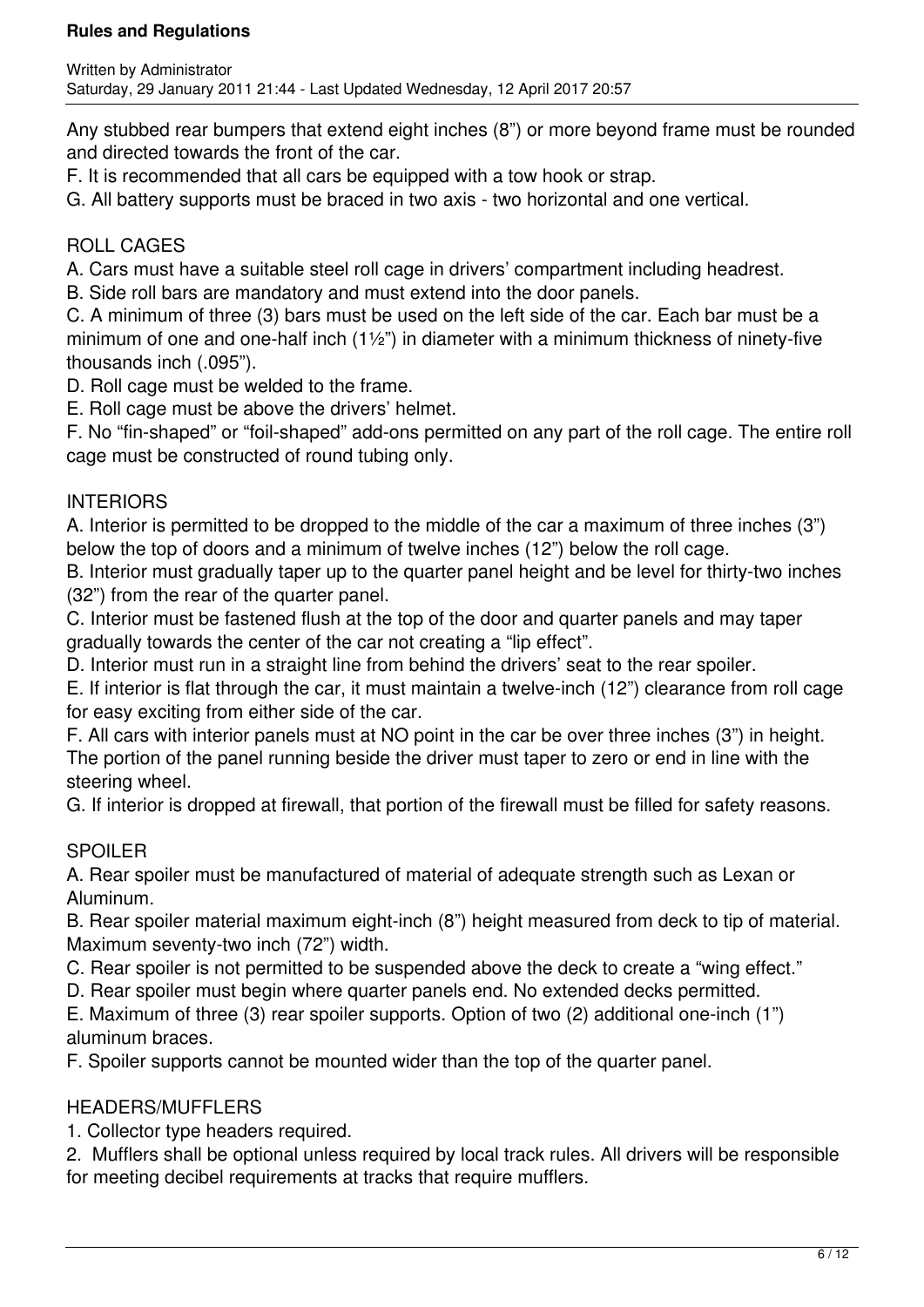3. If mufflers are required, then all mufflers must be securely attached to all cars. Pop riveting of mufflers will not be permitted. It would be strongly recommended that mufflers be welded to headers.

### WEIGHT/ENGINES

1. Open Motor - 2,350 LBS With Driver.

1a. CBC allows a 100 pound weight break (2,250 pounds with driver) for steel block engines. 1b. CBC allows WISSOTA cars 100 pound weight break (2,250 plus 1 pound per burn off for A-Main)

1c. CBC allows IMCA Type Cars not to have a weight limit (but must be no more 364 CID Ford,Chevy 370 CID Dodge & not to exceed 10.5-1 Compression

2 All cars must meet standard body rules, including rear spoiler height of eight inches & spoilersupports.

3. Maximum engine setback will be six inches for all cars. Measured from center of ball joint to the number 1 (one) front spark plug hole.( ALL Spec Cars 6" engine set back MAX wieght penalties may apply for more than 6")

4. All engines are limited to one (1) spark plug and two (2) valves per cylinder.

5. Magnetos are permitted, but all cars must have an operating self starter.

6. ANY ATTACHED WEIGHTS MUST BE SECURELY BOLTED TO FRAME, AND MUST BE PAINTED WHITE OR SILVER AND HAVE CAR NUMBER CLEARLY PAINTED ON THEM. Due to the high risk factor involved, any car that loses a lead weight during any event may be banned from series events for the rest of the season or fined. Two attaching mounts are required for any weight over ten pounds.

7. No weights may be attached to rear bumper, or above the deck level.

8. No lead pellets—No liquid weights.

TIRES:

NOTICE: By entering a Corn Belt Clash event (paying the entry fee), ALL drivers/teams consent to follow ALL rules, regulations and decisions of the series and series' Officials. Drivers/teams also relinquish ALL rights to legal actions against the Corn Belt Clash series and/or its Officials. There will be ABSOLUTELY NO contesting of any tire results deemed proper by the series officials.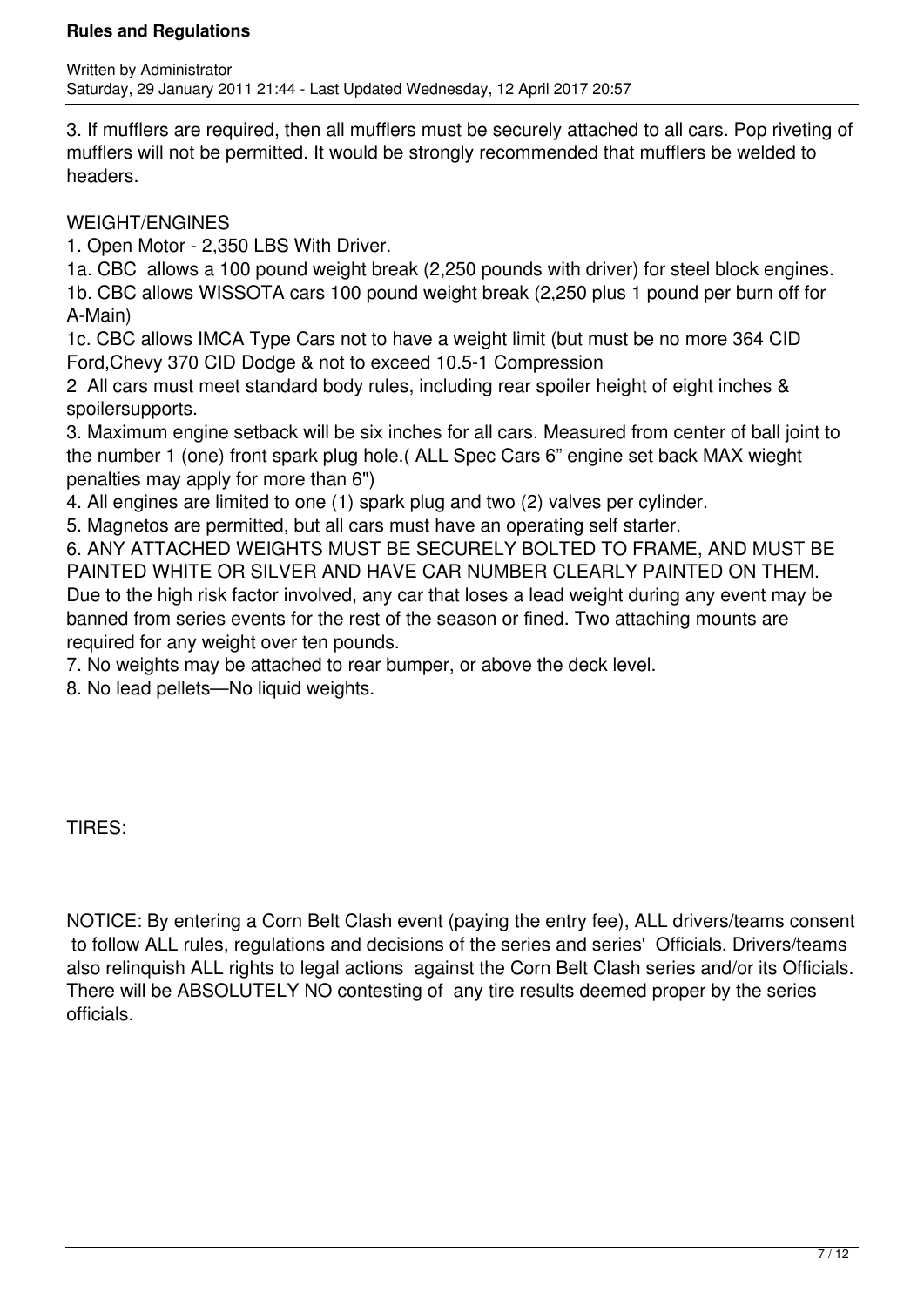The Hoosier D-55, WRS55, WRS2, LM 40 are the legal tires for CBC Series competition. Any exceptions will be noted by authorized CBC officials ONLY.

Tire grooving, siping and grinding **ONLY!** Any other alterations to tires by ANY means are strictly prohibited.

### ANY TIRE ON ANY RACE CAR, AT ANY TIME, MUST MEET THE CURRENT BENCHMARK OF THE DESIGNATED LEGAL TIRES FOR THE CURRENT EVENT.

Any tires bolted to the car during ANY portion of CBC competition are subject to inspection by any method deemed necessary by CBC Officials.

When a CBC OFFICIAL requests a tire test, sample and/or confiscation, the driver (and ONLY one additional person from his/her team) will proceed, with their car, to an area/place as directed by a CBC OFFICIAL.

The CBC reserves the right to confiscate any competitor's tires (or any portion of the tires) at any time during an event without any advanced notice. Failure to relinquish said tires will be considered an admission of violation of the series rules and will result in an immediate disqualification, and the competitor will be penalized as noted below in the penalties and fines section.

TIRE PENALTIES AND FINES: FIRST OFFENSE - \$1,000 fine for driver, 14 day suspension from ALL CBC sanctioned and/or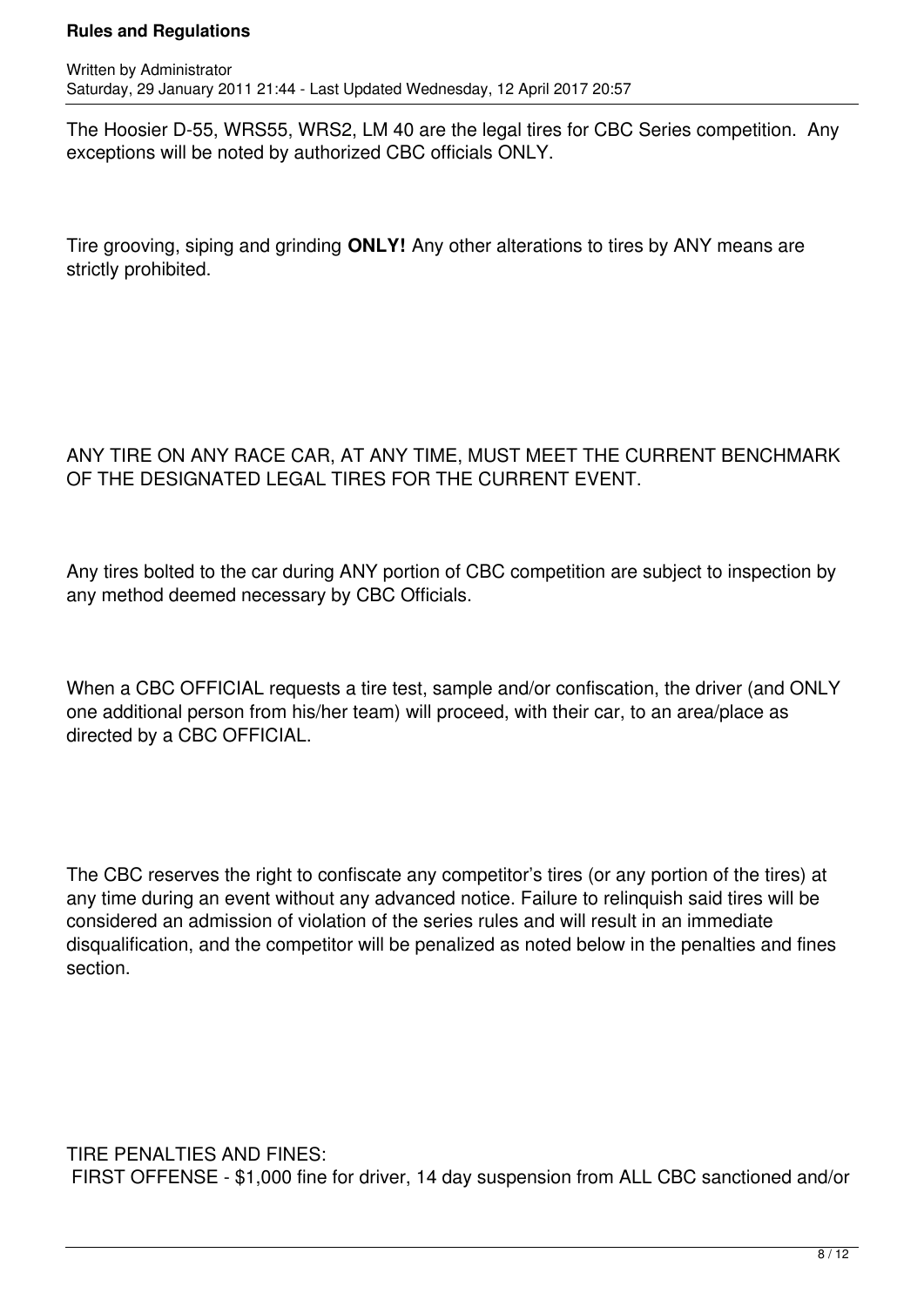co-sanctioned events and loss of 50 points. Violator will also forfeit all winnings and points for that event. Violator will assume all costs (including any testing procedures). Suspension will begin after satisfaction of all fines and testing fees.

 SECOND OFFENSE - \$2,500 fine for driver, 30 day suspension from ALL CBC sanctioned and/or co-sanctioned events and loss of 250 points. Violator will forfeit all winnings and points for that event. Violator will assume all costs (including any testing procedures). Suspension will begin IMMEDIATELY, and driver will be unable to compete until ALL suspensions, fines and fees have been fulfilled and paid.

 THIRD OFFENSE - \$10,000 fine for driver, 365 day suspension from ALL CBC sanctioned and/or co-sanctioned events and loss of 500 points. Violator will forfeit all winnings and points for that event. Violator will assume all costs (including any testing procedures). Suspension will begin IMMEDIATELY, and driver will be unable to compete until ALL suspensions, fines and fees have been fulfilled and paid.

ALL Suspensions will be served during the racing season. Should suspension time still remain at the last CBC event of the season, the suspension time will carry over to the next season.

#### **RACECEIVERS**

1. Each CBC participant will be required to use a Raceceiver communication device to receive direction from the CBC race directors, during all events and all hot laps, heats, 'B Mains' and Feature Events.

2. The driver must have Raceceiver installed and tuned in to the designated CBC frequency and turned up to a volume level which allows the driver to hear race officials. This includes on track and line up activities, and after race tech until the driver has returned to the pits.

3. CBC rents Raceceivers as a courtesy to the drivers. Whether a CBC or driver owned Raceceiver, it is the driver's responsibility to make sure the Receceiver is on, with sufficient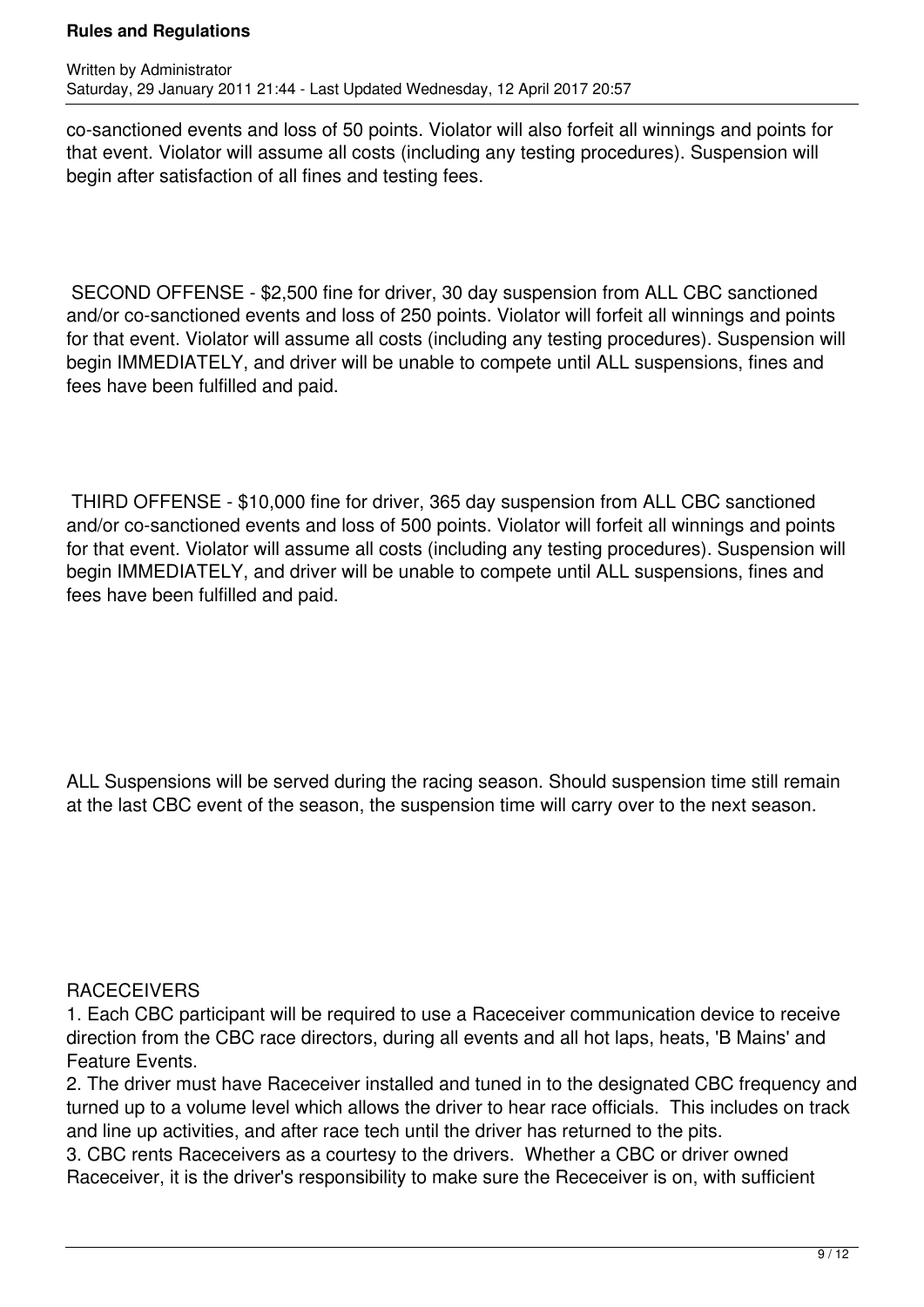battery to last throughout the event.

### TRACTION CONTROL DEVICES

1. ALL traction control devices utilizing wheel sensors and GPS or any means of measuring ground speed to control wheel spin are strictly prohibited.

2. Adjustable ping control devices, dial a chip controls, timing controls, or automated throttle controls are NOT permitted in the cockpit or any other position accessible to the driver.

3. Any remote controlled components inside or outside the cockpit of any competitor's race car are NOT permitted.

4. No data acquisition systems are permitted.

5. Any competitor found with any of the above will be fined could be disqualified and suspended for up to a year.

#### SIGN IN

It will be the responsibility of all Drivers/Teams to sign in, and pay the entry fee for all CBC events. Payment, drawing and preliminary inspection must be complete before hot laps. Entry Fee are for CBC events is \$100, except in rare instances. Drivers starting a B, but not making the A feature will receive tow money.

### RACE FORMAT AND PROCEDURES:

1. The normal CBC race format will be random draw prior to cut-off time to determine time trial line-ups. Any driver that misses the draw, will start his/her heat race from the tail.

2. Time Trials will be used for heat race line ups.

3. The top 12 in heats will automatically transfer to the A-Main, wi

4. Those cars that did not qualify for the A-Main via heats will have to transfer via B-Mains with the top 3 cars from each B-Main transferring to the tail of the A-Main. Line-ups for the B-Mains will be determined from the heat races.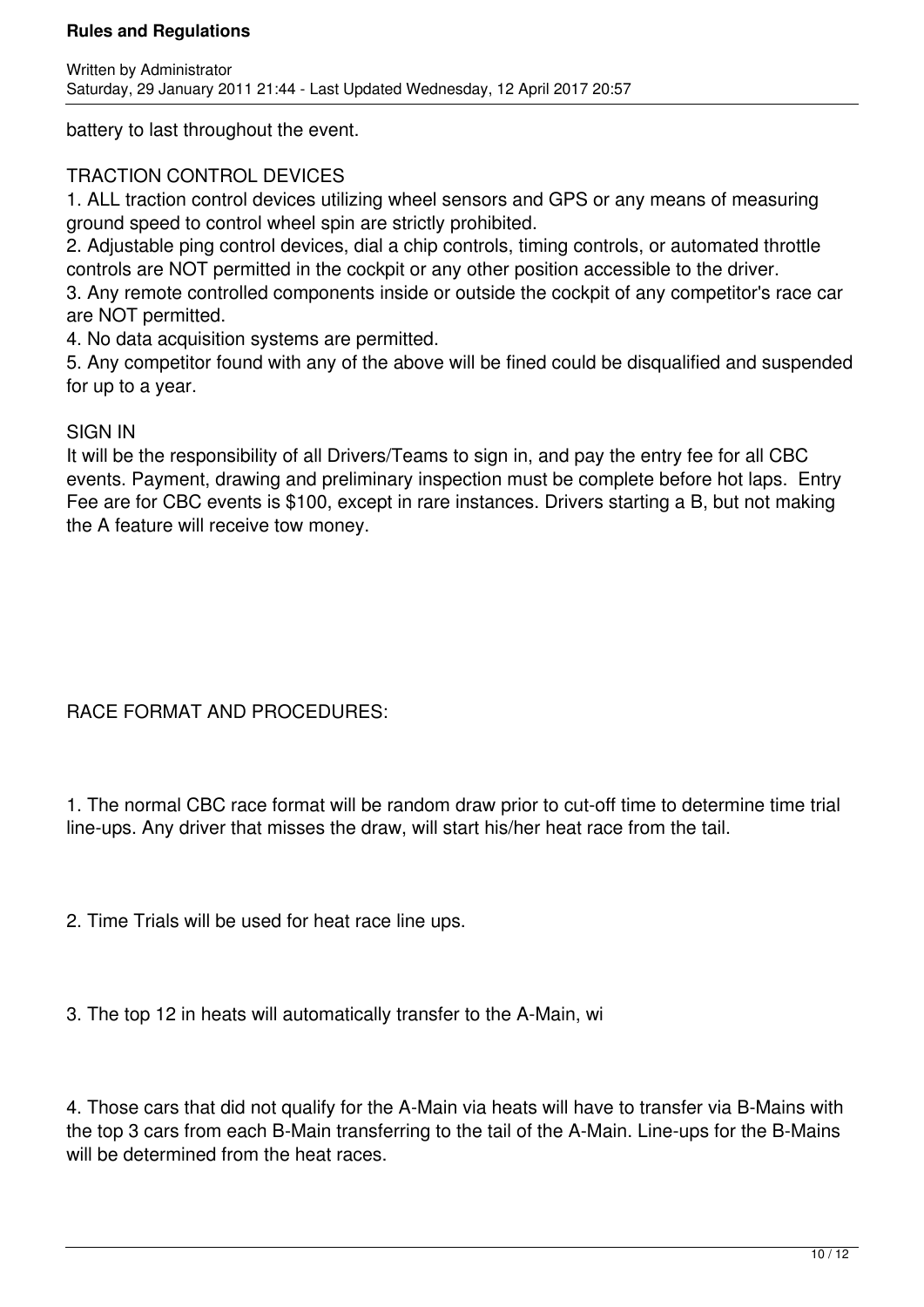5. There will be two (2) CBC provisionals given at every CBC event. These will be given to the top drivers in the point standings not already qualified for the A-Main via the Heat races or B-Features. Provisionals will be based on last season's points for the first 3 events of the season, then from that point forward, they will be based on the current season's point standings. ONLY LICENSED CBC DRIVERS ARE ELIGIBLE FOR PROVISIONALS.

6. Certain events will vary from the standard CBC format (co-sanctioned events, etc.), drivers will be informed in the driver's meeting if there will be a change in the format.

CONDUCT AND POLICIES:

If you get out of your car while the field is under the Caution or Red flag, you will go to the tail of the field

If the car goes to the hot pit area, even if work is not done, even if under the Red flag, you will go to the tail of the field.

Drivers are responsible for his/her crew at ALL times.

If a driver and/or crew member is involved in a fight (regardless of circumstances) there will be a fine AND/OR probation including possible suspension. You will also be given last place points AND no money for that event.

ALL FINES will be paid prior to the next event or you will NOT race or receive points.